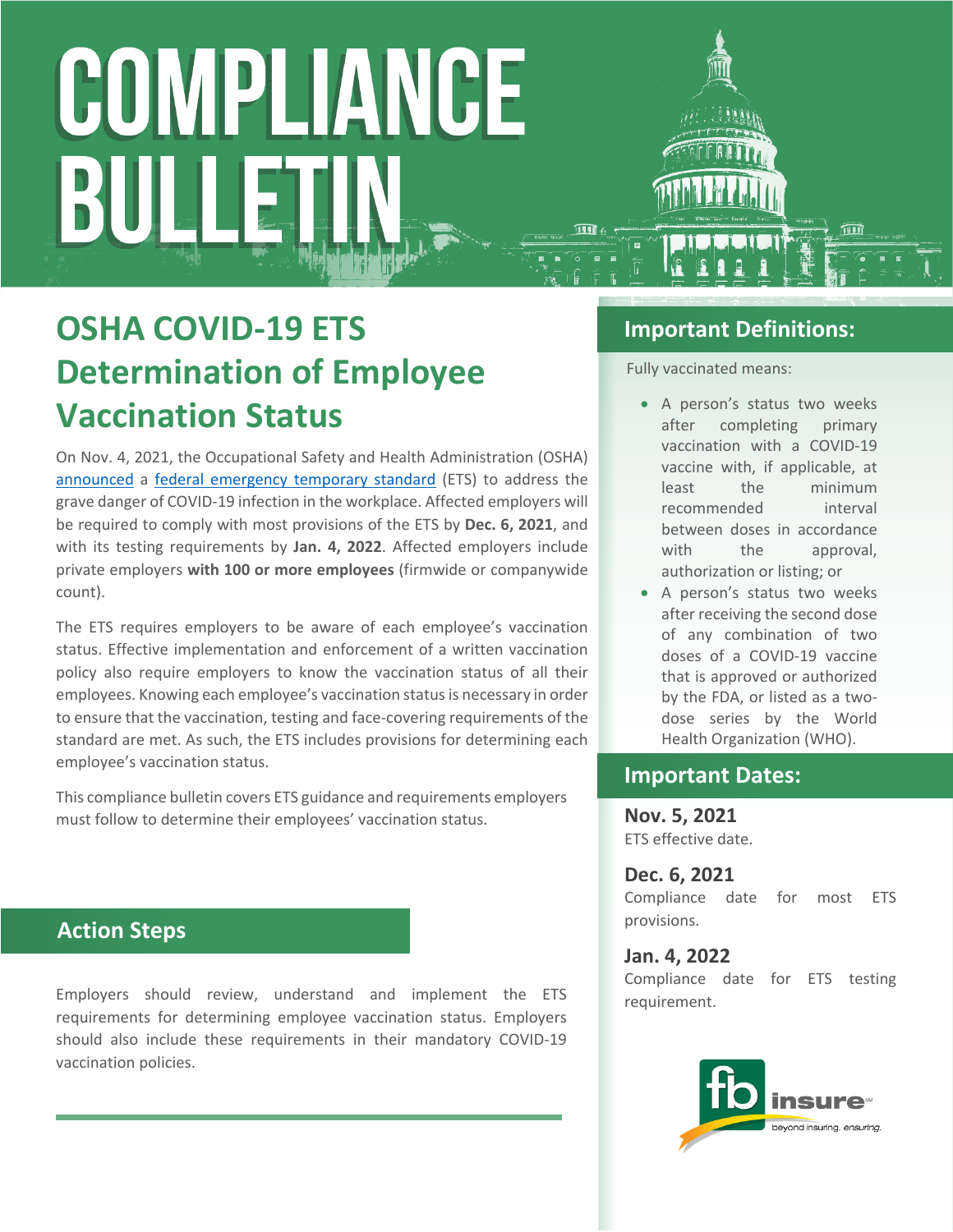## **Employee Vaccination Status Provisions**

Employers must know each employee's vaccination status in order to ensure that the vaccination, testing and facecovering requirements of the standard are met. The standard requires employers to determine the vaccination status of each employee and to also:

**E MAIL LIBRARY** 

- Maintain records of each employee's vaccination status,
- Preserve acceptable proof of vaccination for each employee who is fully or partially vaccinated, and
- Maintain a roster of each employee's vaccination status.

Maintenance of records in accordance with this ETS are subject to applicable legal requirements for confidentiality of medical information. Acceptable proof of vaccination status for vaccinated employees is required. Any employee who does not submit an acceptable form of proof of vaccination status must be treated as not fully vaccinated. This information must be updated continually through the vaccination process.

Acceptable proof of vaccination status under the ETS includes:

- The record of immunization from a health care provider or pharmacy;
- A copy of the U.S. Centers for Disease Control and Prevention (CDC) COVID-19 Vaccination Record Card;
- A copy of medical records documenting the vaccination;
- A copy of immunization records from a public health, state or tribal immunization information system; or
- A copy of any other official documentation that contains the type of vaccine administered, date(s) of administration and the name of the health care professional(s) or clinic site(s) administering the vaccine(s).

In some cases, state immunization records may not include one or more of these data fields, such as clinic site; in those circumstances, an employer can still rely upon the state immunization record as acceptable proof of vaccination. OSHA states that clinic sites can include temporary vaccination facilities used during large vaccine distribution campaigns, such as schools, churches or sports stadiums.

Copies, including digital copies, of the listed forms of proof are acceptable means of documentation so long as they clearly and legibly display the necessary information. Digital copies can include, for example:

- A digital photograph or scanned image; or
- PDF of an acceptable form of proof.

Employers must take care to comply with any applicable federal laws, including requirements under the Privacy Act, 5 U.S.C. 552a, and the Americans with Disabilities Act (ADA), 42 U.S.C. 12101 et seq.

Employees do not need to provide any documentation regarding vaccination status under this ETS. However, failing to provide acceptable proof of vaccination status will signal the employer to consider the employee as not fully vaccinated and note that as their status in the roster. For employers that include COVID-19 testing in their written policies, employees without acceptable proof of vaccination status must submit to weekly tests and face covering.

#### **Use of QR Codes**

Some state governments are utilizing digital COVID-19 vaccine records showing the same information as the U.S. CDC COVID-19 Vaccination Record Card and providing quick response (QR) codes that will provide the same information when scanned. In certain states, the QR code confirms the vaccine record as an official record of the state and, therefore, would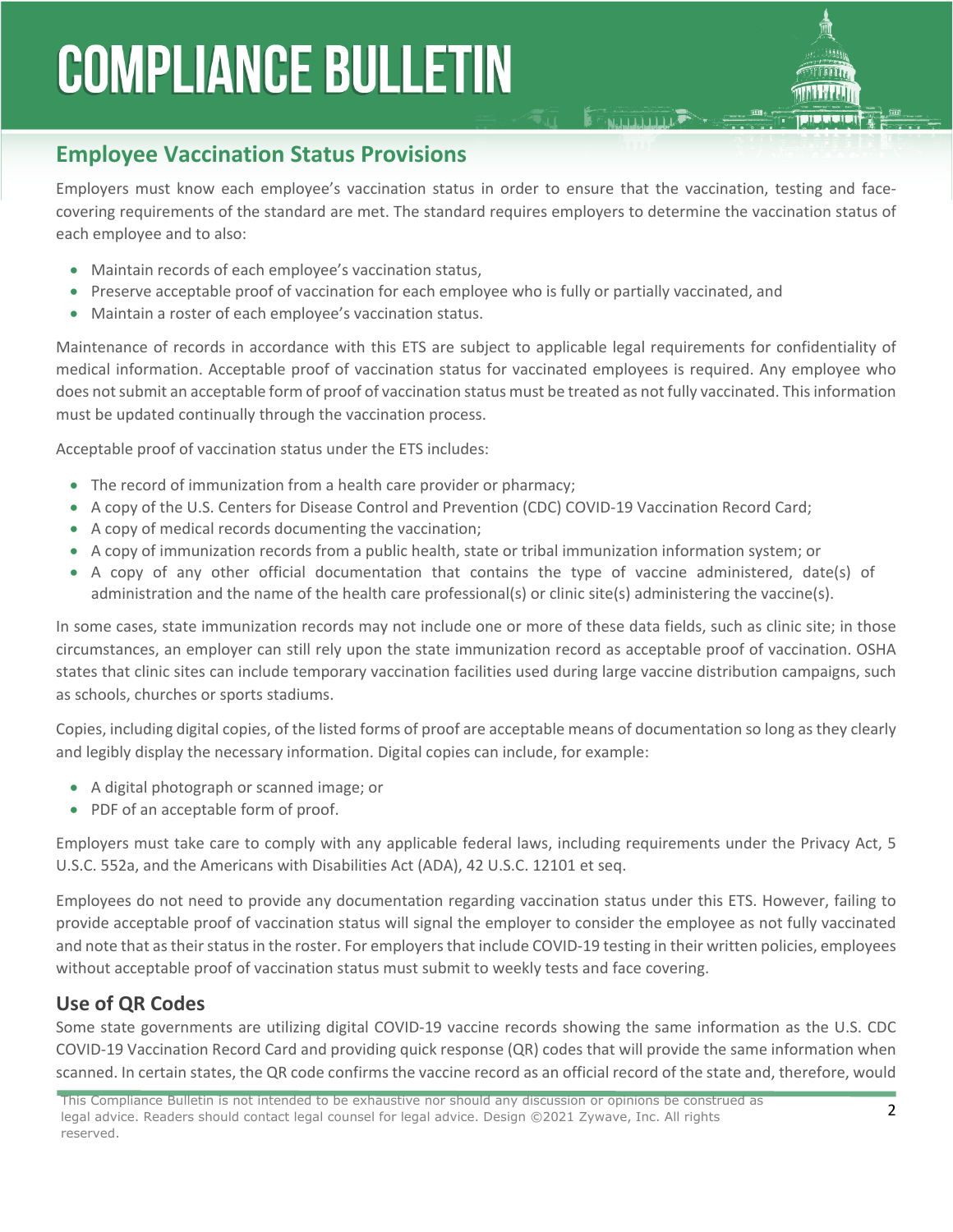provide acceptable proof of vaccination under the ETS. However, the employer must retain a copy of the vaccination information retrieved when the QR code is scanned, not just the QR code itself, to comply.

#### **Vaccine Attestation**

Employees who do not possess their COVID-19 vaccination record should contact their vaccination provider to obtain a new copy or utilize their state health department's immunization information system. OSHA recognizes that securing vaccination documentation may be challenging for some members of the workforce, such as migrant workers, employees who do not have access to a computer or employees who may not recall who administered their vaccines.

In instances where an employee is unable to produce acceptable proof of vaccination, a signed and dated statement by the employee will be acceptable. However, in order for an employee's statement to be acceptable for proof of vaccination, the employee must have attempted to secure alternate forms of documentation via other means (e.g., from the vaccine administrator or their state health department) and been unsuccessful in doing so.

An employee's statement must:

- Attest to their vaccination status (fully vaccinated or partially vaccinated);
- Attest that they have lost or are otherwise unable to produce proof required by the standard; and
- Include the following language: ''I declare (or certify, verify or state) that this statement about my vaccination status is true and accurate. I understand that knowingly providing false information regarding my vaccination status on this form may subject me to criminal penalties.''

An employee who attests to their vaccination status should, to the best of their recollection, include the following information in their attestation:

- The type of vaccine administered;
- Date(s) of administration; and
- The name of the health care professional(s) or clinic site(s) administering the vaccine(s).

For example, some of the information may be easier to recall, such as receiving a vaccine at a mass vaccination site or local pharmacy, while the dates of administration might only be remembered as falling within a particular month or months. Employees may not be able to recall certain information, such as the type of vaccine received. Employees providing attestations should include as much of this information as they can remember to the best of their ability. Any statement provided must include an attestation that the employee is unable to produce another type of proof of vaccination.

Once an employee has provided a signed and dated attestation, the employer no longer needs to seek out one of the other forms of vaccination proof for that employee. Depending on the content of the attestation, the employer may consider that employee either fully or partially vaccinated for purposes of the ETS.

#### **Fraud Through Attestation**

While employers may not invite or facilitate fraud, the ETS does not require employers to monitor for or detect fraud. However, [section 17\(g\)](https://www.osha.gov/laws-regs/oshact/section_17) of the Occupational Safety and Health Act (OSH Act) subjects anyone who "knowingly makes any false statement, representation, or certification in any application, record, report, plan, or other document filed or required to be maintained pursuant to this chapter'' to criminal penalties, punishable by fines or imprisonment (up to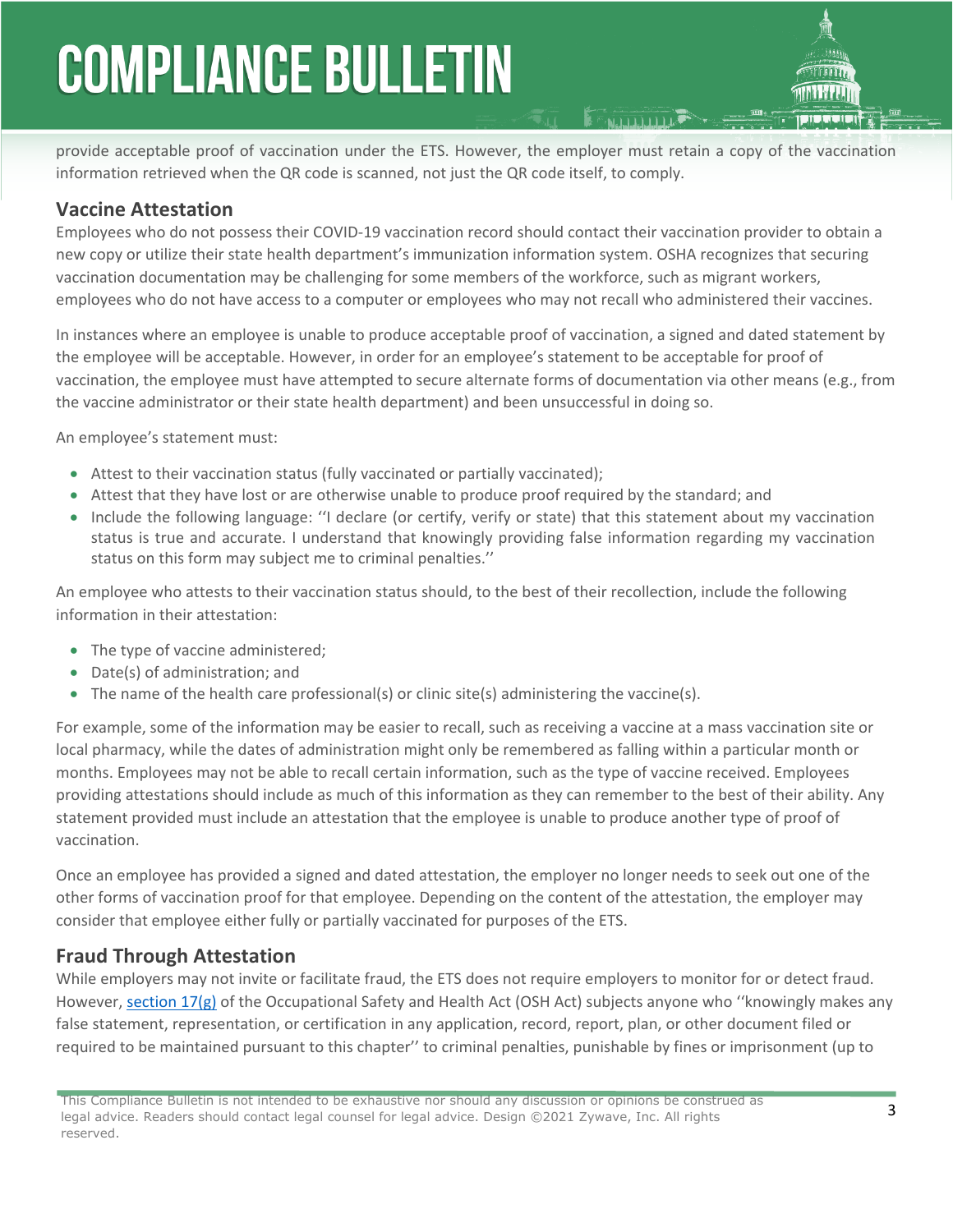five years) for any person who ''in any matter within the jurisdiction'' of the U.S. government executive branch ''knowingly and willfully'' engages in any of the following:

- Falsifies, conceals or covers up by any trick, scheme or device a material fact;
- Makes any materially false, fictitious or fraudulent statement or representation; or
- Makes or uses any false writing or document knowing the same to contain any materially false, fictitious or fraudulent statement or entry.

OSHA holds employees who are unable to provide any means of proof other than their own attestation to the same standard of truthfulness as any other record presented for proof of vaccination. OSHA also holds employers liable for false statements and documentation. An employer that knows proof submitted by an employee is fraudulent and, with knowledge, accepts and maintains fraudulent documentation as proof of compliance with this ETS may be subject to the penalties in 18 U.S.C.  $\S$  1001 and [17\(g\)](https://www.osha.gov/laws-regs/oshact/section_17) of the OSH Act.

### **Proof of Vaccination Recordkeeping**

Employers are required under the ETS to maintain a record of each employee's vaccination status and preserve acceptable proof of vaccination for each employee who is fully or partially vaccinated. This means that employers must retain a copy of each employee's proof of vaccination. Employees cannot satisfy this requirement if they only verify an employee's vaccination status verbally or visually.

#### **Vaccination Rosters**

In addition to maintaining a record of employee vaccination status, employers must maintain a roster of each employee's vaccination status, subject to applicable confidentiality requirements. The roster must list all employees and clearly indicate for each one whether they are fully, partially or not vaccinated. Individuals not fully vaccinated must be considered not vaccinated, regardless of whether there is a medical or religious accommodation or because they have not provided acceptable proof of their vaccination status. The roster allows the employer to easily access the vaccination status for any employee quickly and easily. Employers must be ready to use the roster if they need to respond to a request from an employee or employee representative for the aggregate number of fully vaccinated employees at a workplace (along with the total number of employees at that workplace). Similarly, employers must be ready to provide the roster to OSHA inspectors upon request.

#### **Record Confidentiality**

OSHA considers ETS vaccination records, rosters and COVID-19 testing records as employee medical records under [29 CFR](https://www.osha.gov/laws-regs/regulations/standardnumber/1910)  [1910.1020](https://www.osha.gov/laws-regs/regulations/standardnumber/1910) and must be maintained as such. Information from these records must not be disclosed, except as required or authorized by this ETS or other federal law, including the ADA.

Employers should note that ETS vaccination and testing records are not subject to the retention requirements of [29 CFR](https://www.osha.gov/laws-regs/regulations/standardnumber/1910)  [1910.1020\(d\)\(1\)\(i\)](https://www.osha.gov/laws-regs/regulations/standardnumber/1910). Rather, the ETS requires employers to maintain and preserve these records only while this ETS remains in effect. In contrast, [29 CFR 1910.1020\(d\)](https://www.osha.gov/laws-regs/regulations/standardnumber/1910/1910.1020) requires employers to preserve and maintain employee medical records for at least the duration of employment plus 30 years. However, the provisions of [29 CFR 1910.1020\(h\)](https://www.osha.gov/laws-regs/regulations/standardnumber/1910/1910.1020) regarding the requirements for the transfer of employee medical records when an employer ceases to do business may still apply.

This Compliance Bulletin is not intended to be exhaustive nor should any discussion or opinions be construed as legal advice. Readers should contact legal counsel for legal advice. Design ©2021 Zywave, Inc. All rights reserved.